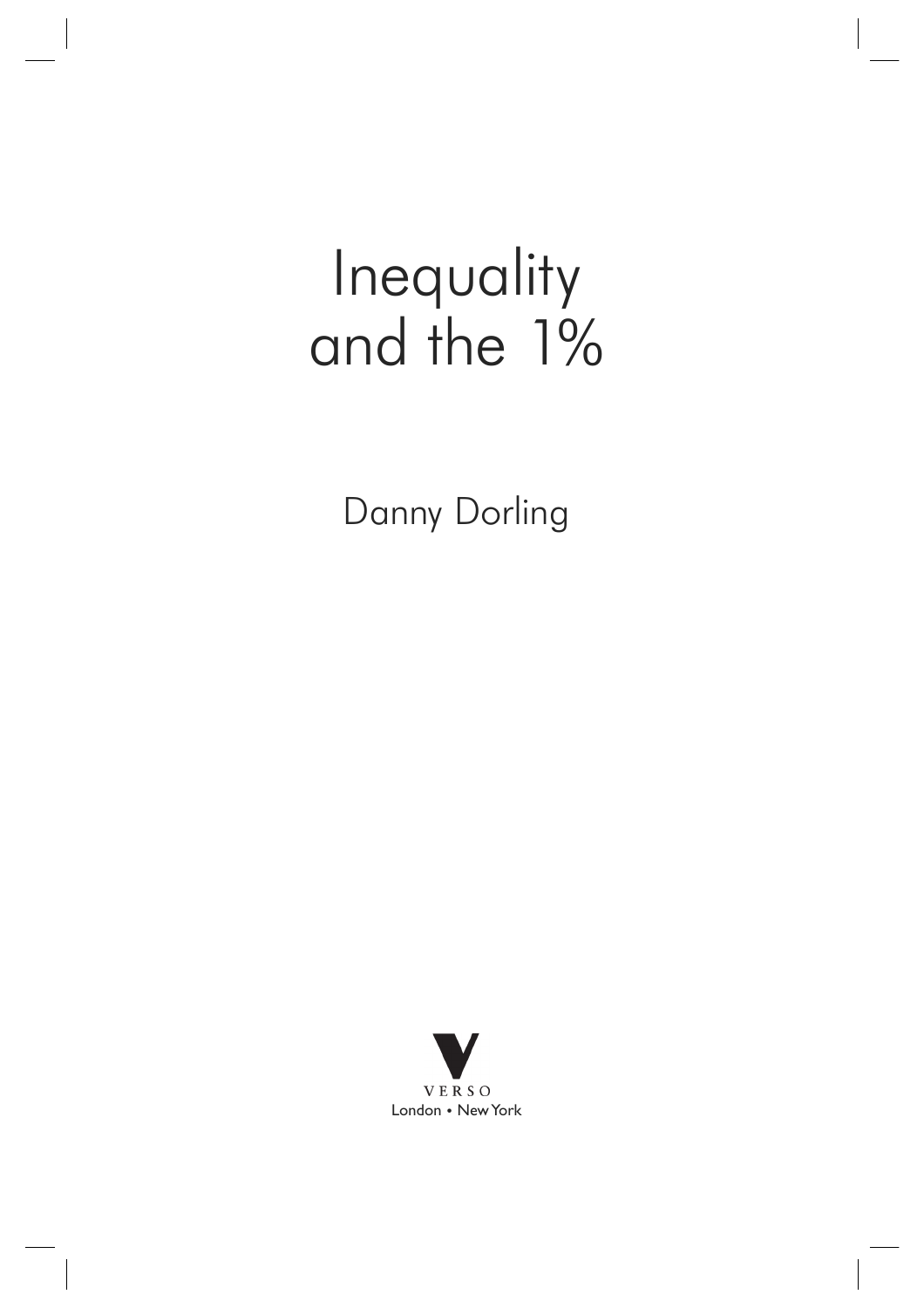## To Carl Lee – who knows what matters most

First published by Verso 2014 © Danny Dorling 2014

all rights reserved

The moral rights of the author have been asserted

1 3 5 7 9 10 8 6 4 2

**Verso**

UK: 6 Meard Street, London W1F 0EG US: 20 Jay Street, Suite 1010, Brooklyn, NY 11201 www.versobooks.com

Verso is the imprint of new left books

ISBN-13: 978-1-78168-585-3 eISBN-13: 978-1-78168-586-0 (US) eISBN-13: (UK)

**British Library Cataloguing in Publication Data** A catalogue record for this book is available from the British library

**Library of Congress Cataloging-in-Publication Data** A catalog record for this book is available from the library of congress

> Typeset in Sabon by MJ&N Gavan, Truro, Cornwall Printed in the US by Maple Press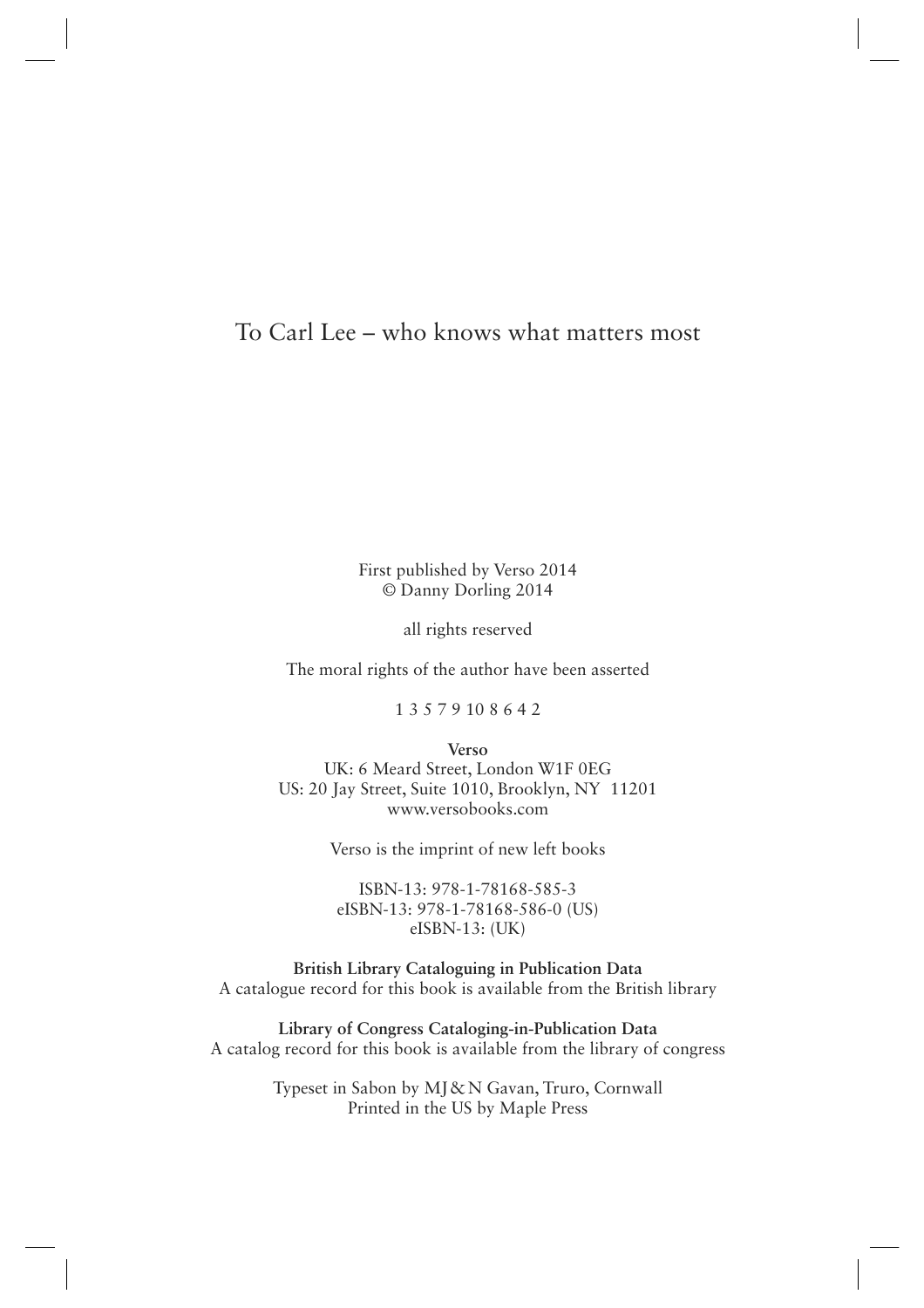## **Contents**

| 1. Can We Afford the Superrich?      |     |
|--------------------------------------|-----|
| 2. Childhood                         | 26  |
| 3. Work                              | 55  |
| 4. Wealth                            | 89  |
| 5. Health                            | 130 |
| Conclusion: Towards a Fairer Society | 159 |
|                                      |     |
| Acknowledgements                     | 182 |
| <b>Notes</b>                         | 185 |
| Index                                | 224 |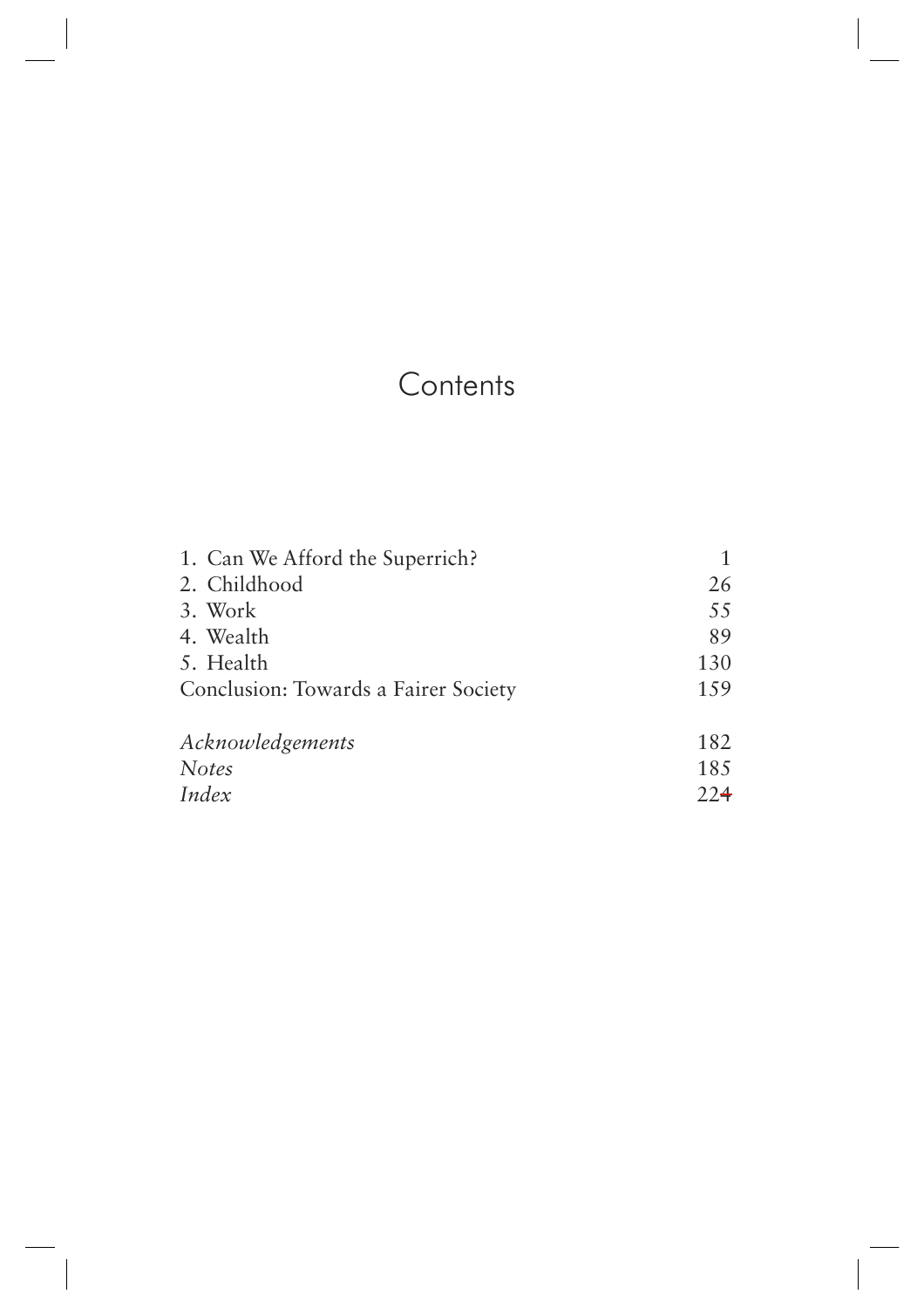## Can We Afford the Superrich?

1

The most important problem we are facing now, today … is rising inequality.

> Robert Shiller, recipient of the 2013 Nobel Prize in Economics<sup>1</sup>

Growing income and wealth inequality is recognised as the greatest social threat of our times. Robert Shiller suggests that the renewed greed of the top 1 per cent has had worse effects than even the fnancial crash of 2008. The top 1 per cent contribute to rising inequality, not just by taking more and more, but by suggesting that such greed is justifable and using their enormous wealth to promote that concept. As Warren Buffett, the second richest American in 2011, put it: 'there's been class warfare going on for the last twenty years, and my class has won. We're the ones that have gotten our tax rates reduced.'2

For the frst time in generations, there is now serious debate over the cost of the superrich. The debate rages in the US, where 66 per cent of the population in 2012 believed rich and poor were in confict, compared to just 47 per cent in 2009. Only 43 per cent of Americans still thought that people became rich 'mainly because of their own hard work, ambition or education'.3 Some 46 per cent of Americans believed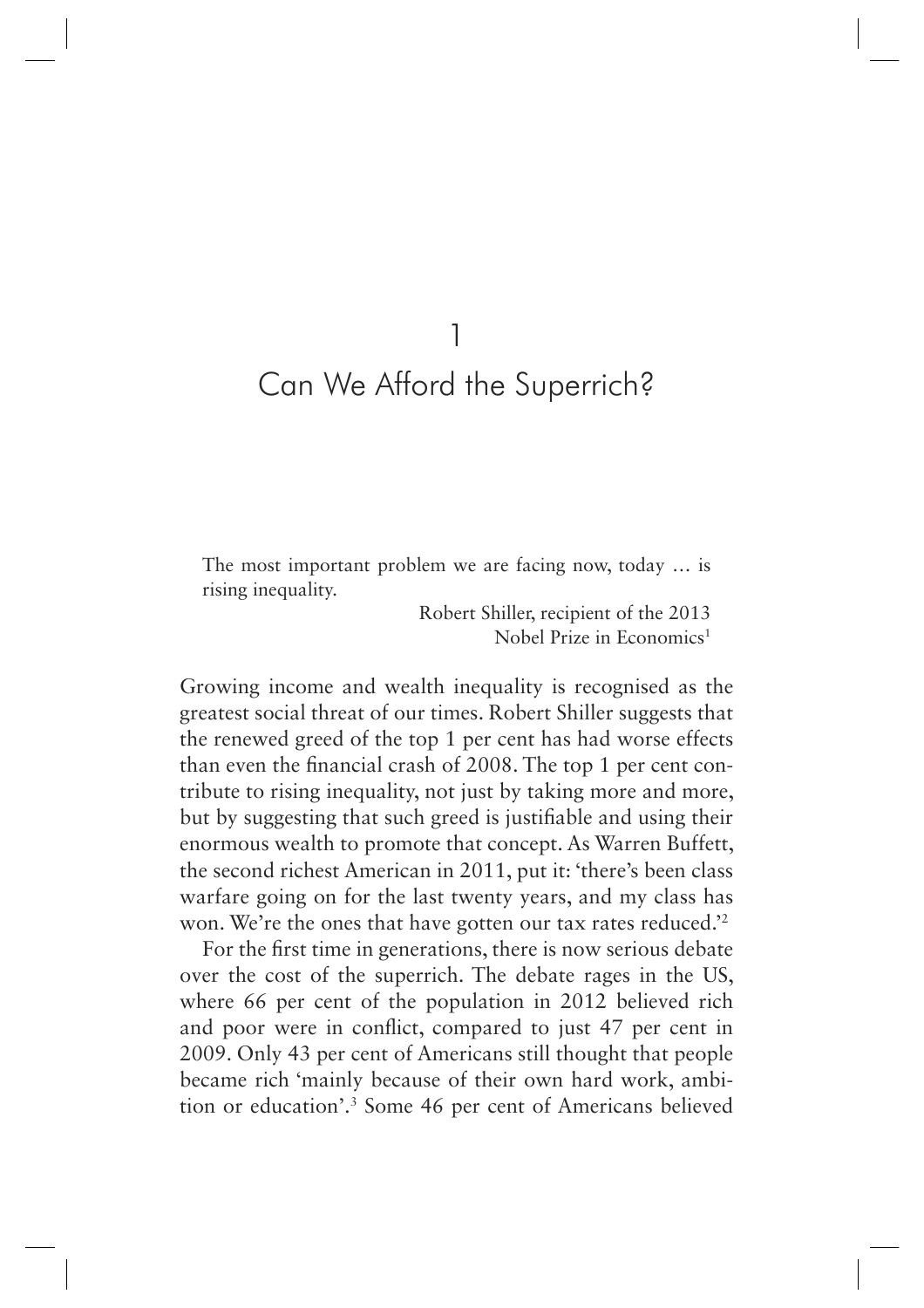that to be untrue, leaving 11 per cent unsure. More and more people are learning how the rich reduced their tax rates, weakened trade unions and – for a time – made the idea of avoiding tax acceptable.

To qualify to be a member of the top 1 per cent in the UK, you need a total household income, before tax, of about  $£160,000$  a year. This estimate is for a childless couple. Should you be single, you can enter the 1 per cent with a little less; should you have children, you'll need a somewhat higher household income. These statistics and evidence of a recent contraction of inequality within the 99 per cent all come courtesy of the Institute for Fiscal Studies (IFS).<sup>4</sup> According to that respected body, as the very richest become richer, the rest of us are becoming more equal. However, growing equality within the 99 per cent does us little good when those at the very top keep on taking more and more.

In the UK members of the general public are now surer that the gap between rich and poor is unwarranted than ever before recorded, and they are becoming more sure of this with every year that passes. In 2010, 75 per cent of people who responded to the annual British Social Attitudes survey said that the income gap was too large. By 2012 this fgure had risen to 82 per cent. Most importantly, only 14 per cent per cent agreed that the gap was 'about right'.5 Only one in seven people thought the rich deserved to be so rich, and most of that minority appeared to have little appreciation of just how much better off the 1 per cent were, even when compared to those just below them.<sup>6</sup>

In the UK, dwindling numbers believe the rich generate wealth which all the rest of us get to share, but among them are some prominent people who use their position to promote this belief. There are many multimillionaires who fnancially support right-wing think tanks to argue on their behalf. An even smaller, richer group with great infuence are the megarich owners of newspapers and television channels, but they all now face growing opposition.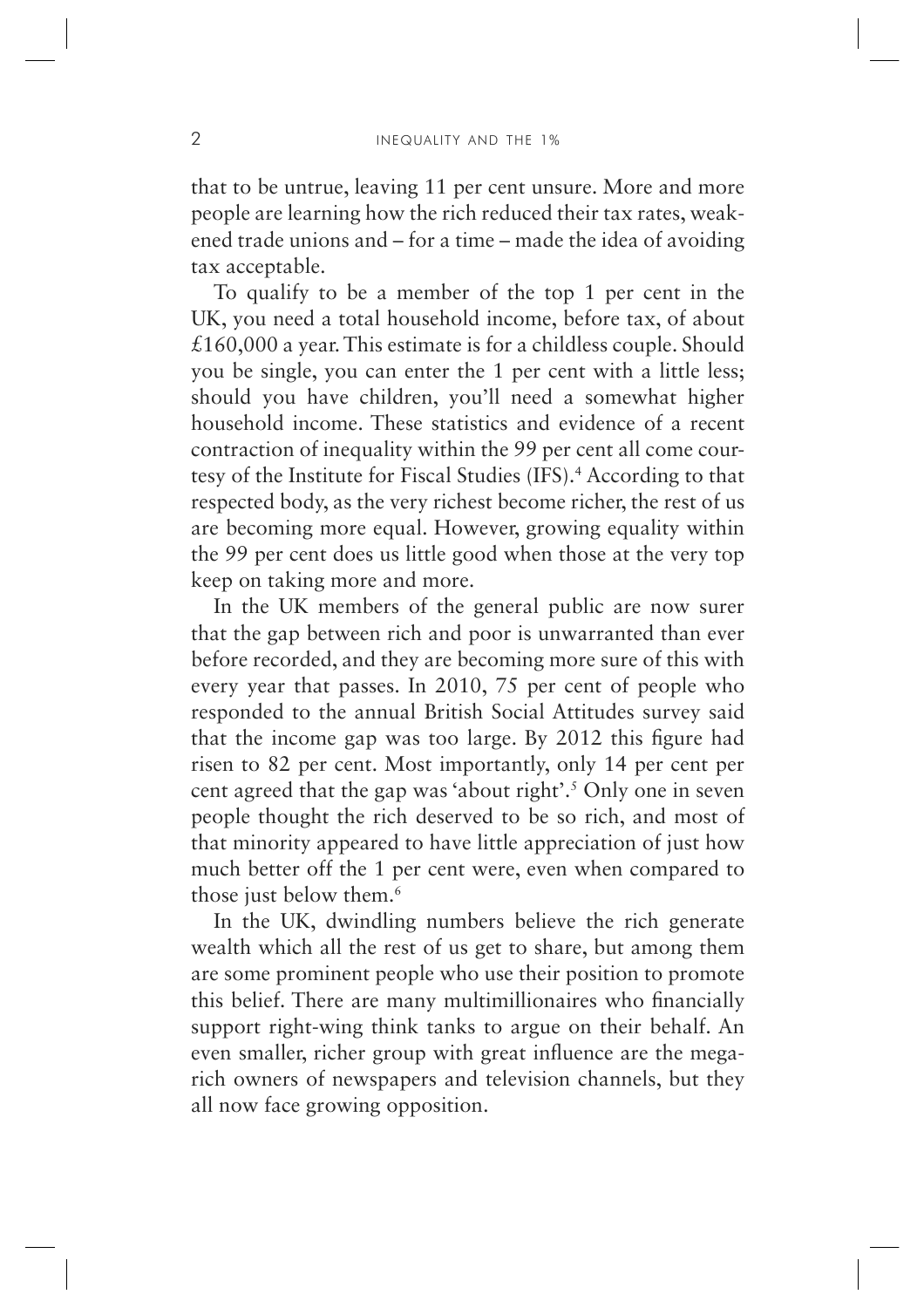

Occupy London, 2011

Around the world, a majority of the global protests that have occurred since January 2006 have centred on issues of economic justice. In 2006 there were just 59 large protests recorded worldwide. In just the frst half of 2013 there were 112 protests of a similar size. The rate of large-scale global protest has increased almost fourfold in six years. And these protests are 'more prevalent in higher income countries'7 – countries where most of the 1 per cent live. Why is this?

There is growing social cohesion among protestors worldwide because the vast majority of people in a majority of rich countries are now suffering as a result of growing inequalities. Since 2008, after the initial shock of the drop in the value of their stock holdings, the rich in both the US and the UK manoeuvred to become much richer. In contrast, in the UK, even before 2008, inequalities were already falling *within* the 99 per cent. But it only became clear after 2008 that there was an increasing gap between the 1 per cent and all of the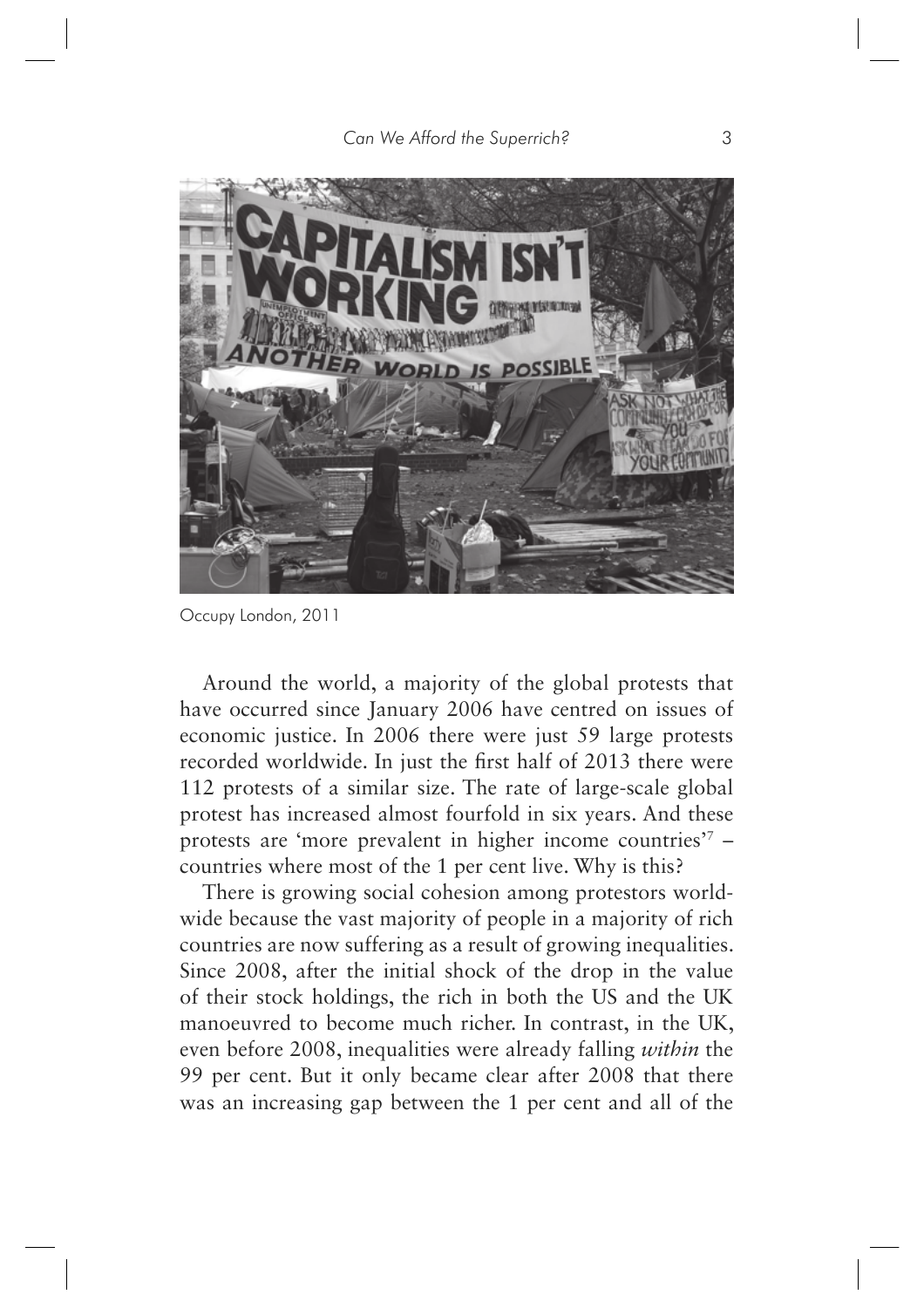rest.8 Now even some of the most well-connected lackeys of the very rich are working for less and less reward.

The vast majority of us are becoming both more equal and often poorer than we were in 2008. In the UK the bottom 99 per cent now have more in common than has been the case for a generation. Some 99 per cent of us are increasingly 'all in it together'. It is the top 1 per cent who increasingly are not part of this new austerity norm. As the economists at the IFS explained in 2013, 'Over the past two decades … inequality among the bottom 99 per cent has fallen: the Gini coefficient for the bottom 99 per cent was 5 per cent lower in 2011/12, at 0.30, than in 1991.'9 By 2014 they were reporting that, once differential rates of infation had been taken into account, the fall in real incomes between 2007/08 and 2013/14 for those near the top and bottom of the income distribution had been nearly identical.10

In 2011/12, the average couple without children in the UK took home £442 a week from earnings, just under £23,000 a year (see Figure 1.1). In the middle of the income distribution, people pay as much in tax as they tend to receive in benefits. The poorest tenth of households in the UK have almost no



Note: All incomes are expressed in terms of equivalent amounts for a childless couple. Source: IFS calculations using the Family Resources Survey 2011-12

Figure 1.1 Look up your weekly household earnings to find your rank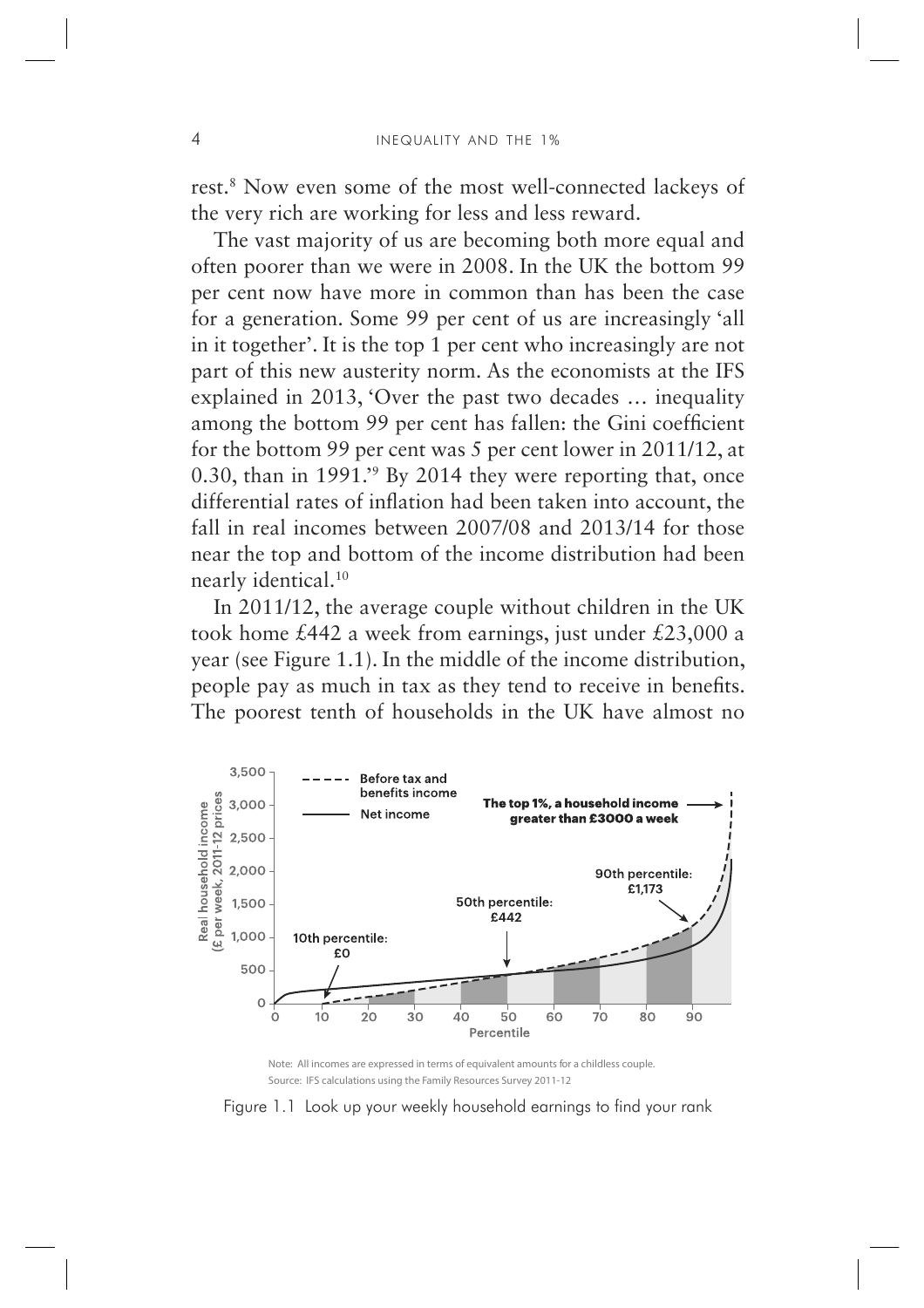income from earnings or from a private pension (these fgures include households with only pensioners). They rely entirely on the state to survive. Taking into account benefts, a couple who both qualify for state pensions will receive about £222 a week if the £1.75 pension credit they are entitled to is also claimed.11 These are the best-off childless couples among the poorest 10 per cent of households in Britain, living on £11,500 a year. As Figure 1.1 shows, they survive on about a ffth of the weekly earnings of an average childless couple in the best-off 10 per cent.

Inequality can be measured in many ways, and this can cause confusion. Many different fgures can be used. The ratio of fve just quoted can be easily lowered if the private education or pension contributions paid by the richer couple are deducted, or it can be made to appear much higher if the average income of all of the top 10 per cent is used, rather than the income of the median (midpoint) couple among the top 10 per cent. Taking children into account complicates the picture further. Finally, calculating entire distribution measures of inequality, such as the Gini coeffcient, tends to cause many more readers' eyes to glaze over.

Fortunately there is a strong correlation between the complex Gini coeffcient of income inequality (measured after tax and benefts and adjusting for household size) and the simple measure of how much of total income the best-off 1 per cent receives each year. When the 1 per cent receives a low proportion of national income, inequality for the rest of the population is forced to be lower, because no other group can receive more than the best-off 1 per cent. Simply concentrating on the share taken by the 1 per cent is enough. It may even be one of the best measures of inequality to consider in terms of how simple a target it may be for effective social policy.12

Economists have measured the fortunes of the best-off 1 per cent for decades. Only recently have political activists, campaigners, and even those anarchists who most distrust economists become as interested in these statistics. In 2011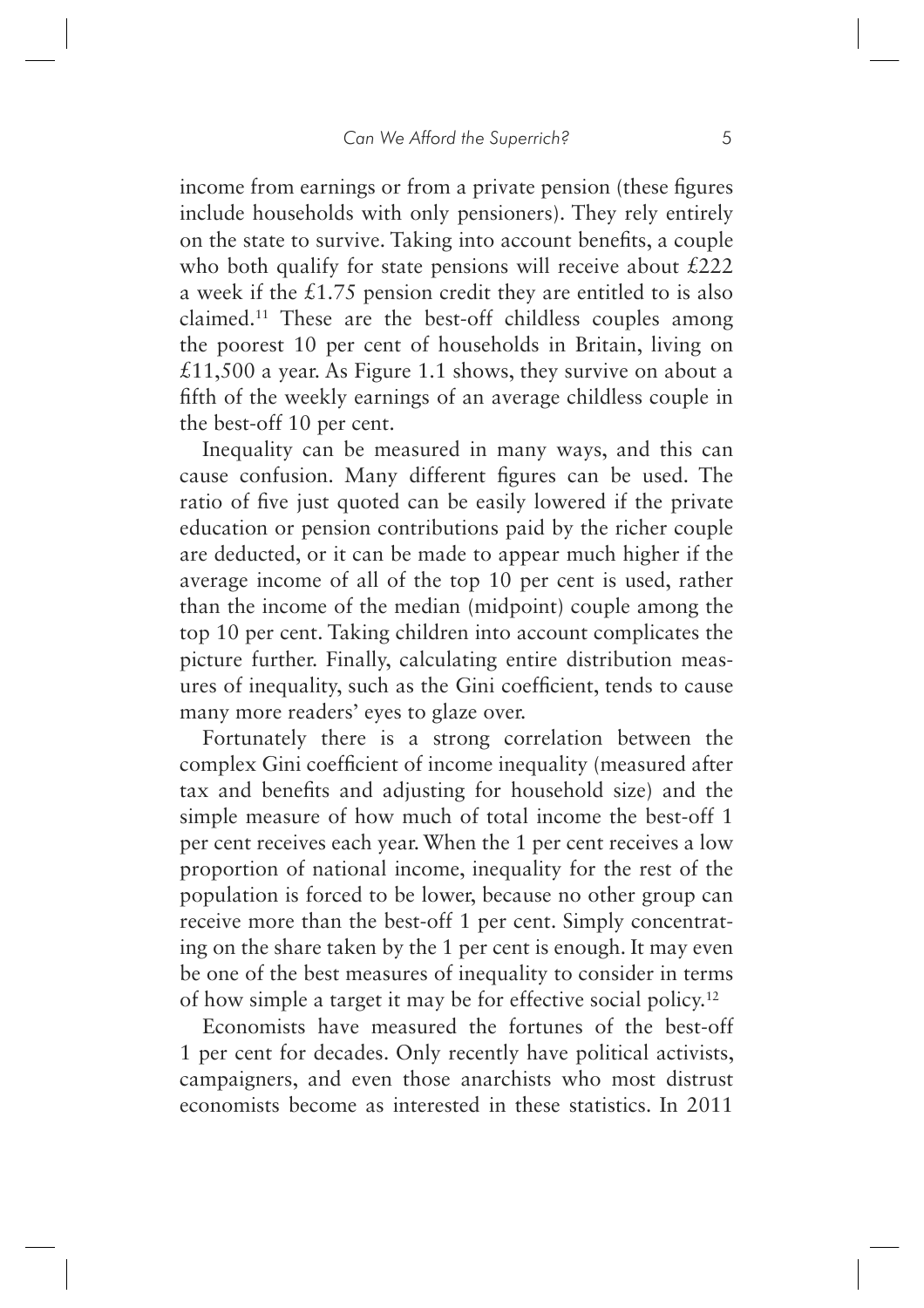David Graeber was credited with coining the phrase 'We are the 99 per cent', and so made the best-off 1 per cent the object of opposition. And with that phrase came what appeared to be new home truths. For example, for the 99 per cent, as Graeber explains, for most people 'the fear of losing your job is far greater than the hope of fnding a truly fulflling one'.13 However, not all of the 99 per cent are unfulflled, and many of the 1 per cent undertake work they fnd dull just to remain in that income bracket – though their income often means that in the rest of life they have choices that others can only dream of, other than the choice to be normal.

Before discussing what it is to be normal, we need a better grasp of just how unusual the 1 per cent have become, and especially of how much inequality there is within the 1 per cent: far more than within the 99 per cent. A pre-tax household income for a childless couple of £160,000 a year puts you among the very poorest of the 1 per cent. By August 2013 there were 29.97 million people in employment in the UK. Average weekly pay was  $£473$  in both the private and public sectors.<sup>14</sup> The average annual UK salary in 2013 was £24,596; but for the top 1 per cent their mean average was ffteen times as much: an average take-home income of  $£368,940$ <sup>15</sup> That is more than twice as much as the least well-off of the 1 per cent received.

Become a member of the more well-heeled middle of the 1 per cent, and school fees are not an issue, save for the most expensive of public schools, and only then if you have several children. You are extremely unlikely to use the state sector for many services, and you may be annoyed that, as far as you are concerned, your council tax only pays for your bins to be collected. However, should you be among the least well-off of the 1 per cent, then your disposable income after paying for housing is many times less than that of the median member of the 1 per cent. The 1 per cent is not a unifed group, but it is one for which a series of generalisations can be made.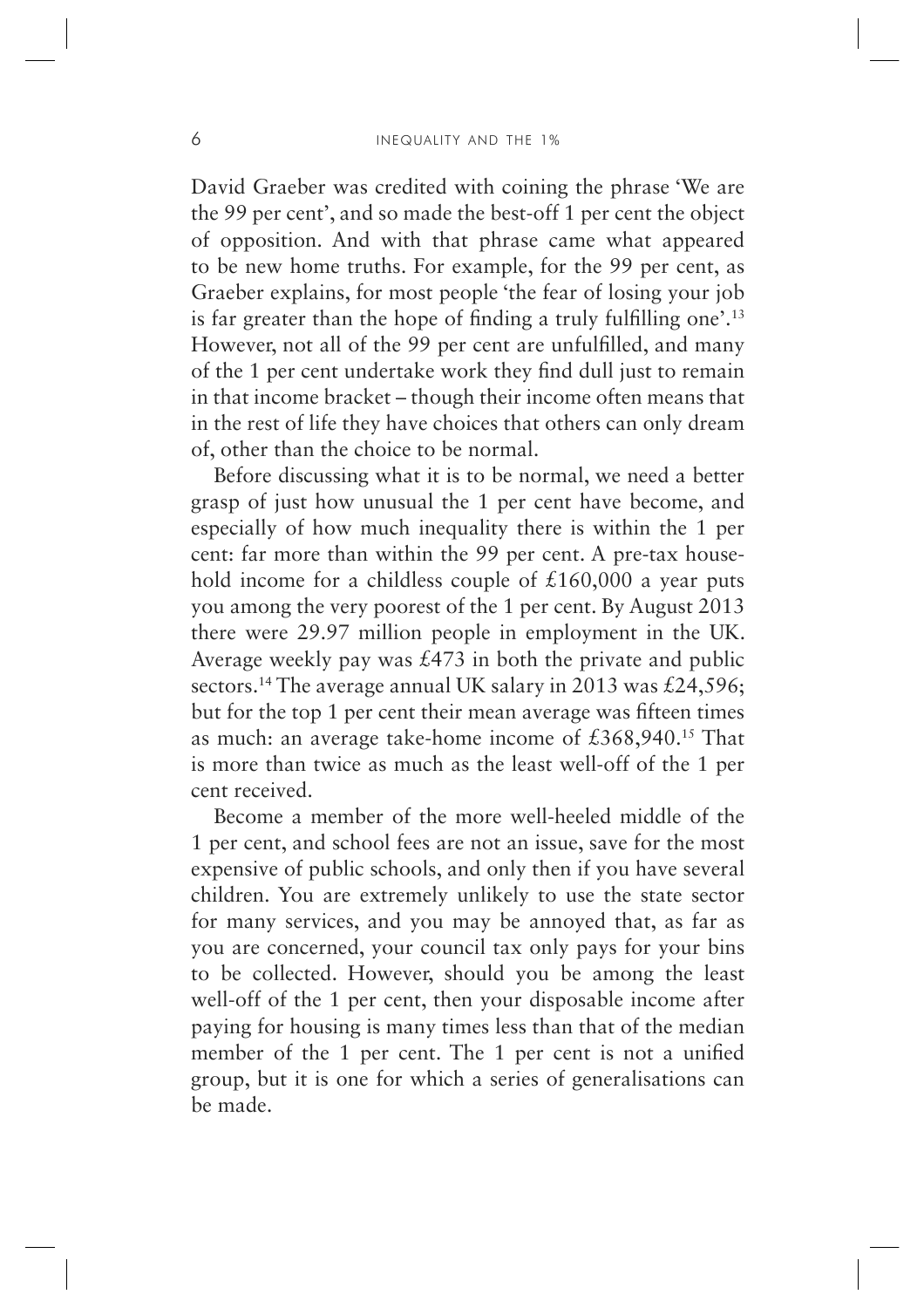The National Health Service is only needed by those in the middle of the 1 per cent should they require emergency surgery of the kind the private sector does not provide. Be in the 1 per cent, and you may use the frst class carriages in trains when that is faster than hailing a taxi or using your chauffeur – but you may also want to drive one of your new cars yourself. Telltale signs such as multiple new car purchases, taking several overseas holidays a year, and other purchases generally seen as extravagances by most people – but as normal among the 1 per cent – have been used to estimate where they are most concentrated.16

In contrast to the 1 per cent, everyone else really does look very, and increasingly, ordinary. Take a couple without children who have a joint income before tax of £50,000. One small pay rise and they'd be members of the top 10 per cent; but they receive £110,000 less each year than the poorest of the top 1 per cent. Because it is now just the top 1 per cent who are still becoming much richer in the UK, it is within the top 10 per cent of society that growing inequality is now most clear to see – but only when the top 1 per cent are included in that top tenth.

Average household income in Britain is now just under  $£23,000$  a year. It is a little lower than average skilled earnings. Many well-paid people tend to live with other well-paid people in the same household. The average household has one person bringing in a wage and another adding some parttime income, or a pension, but not much. The poorest tenth of households in Britain have no earnings or any other private income, and no extra income such as a non-state pension. That bottom tenth is entirely reliant on welfare payments to survive.

For the average UK family with two children, the amount needed just to survive with any decency is rising by 5 per cent a year as the costs of providing for children rise more quickly than the growth in average living costs. These costs include food, rent, heating, clothing, travel costs and all our other everyday expenses, plus the occasional treat such as the school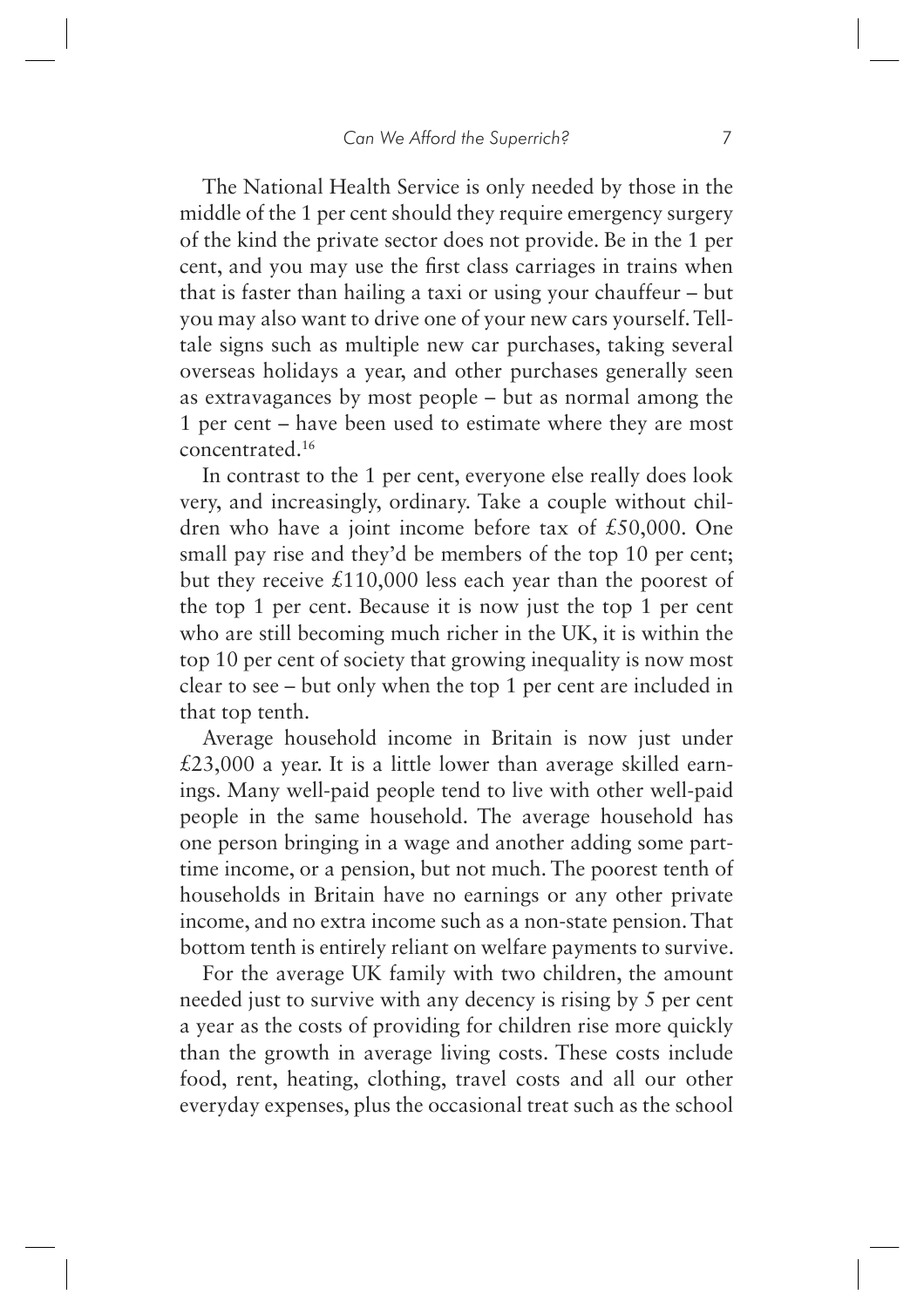trip that all children should be entitled to. The average family in Britain has been becoming poorer, often worrying about sums of money that are essentially spare change as far as the wealthy are concerned. We know all this because research teams now count every penny of these costs, and ask for our opinions on others' spending.

For many years, the Joseph Rowntree Foundation– sponsored Minimum Income Standards research team has charted the costs of these essentials needed to live the most basic of lives in the UK. They uncovered a 20 per cent rise in the share of all households in Britain living below the generally accepted minimal standard of living between 2008/9 and 2011/12, as living standards deteriorated.17 These standards are derived by asking a wide range of people what they think everyone in the UK should be able to afford. Unsurprisingly, the team found that a small amount of money given to the families of poorer children has a far greater benefcial effect than when it disappears behind the cushions of the voluptuous sofas of the rich. The 1 per cent appear to have an ever-growing appetite for more money for themselves, but a large blind-spot when it comes to others' needs.

Compared to the top 1 per cent, the rest of the top 20 per cent in Britain are taking home less and less. Between 2007 and 2012, the real disposable income of the top ffth of households in Britain dropped by  $\text{\pounds}4,200$  a year – a 6.8 per cent fall for that group. The average fall for all households was  $\pounds$ 1,200 a year. This has reduced differences within the 99 per cent. From 2011 to 2012 median household income in the UK fell by 2.8 per cent (when taking infation into account), but mean incomes fell by only 1.6 per cent, simply because the very rich – the top 1 per cent – did not see a fall.<sup>18</sup>

People in the UK are beginning to understand that the 1 per cent really are now extraordinarily rich, and very different to themselves. Most people are entirely excluded from the top 1 per cent, no matter how well they do in a career. The most expensive head teachers in Britain are paid around £112,181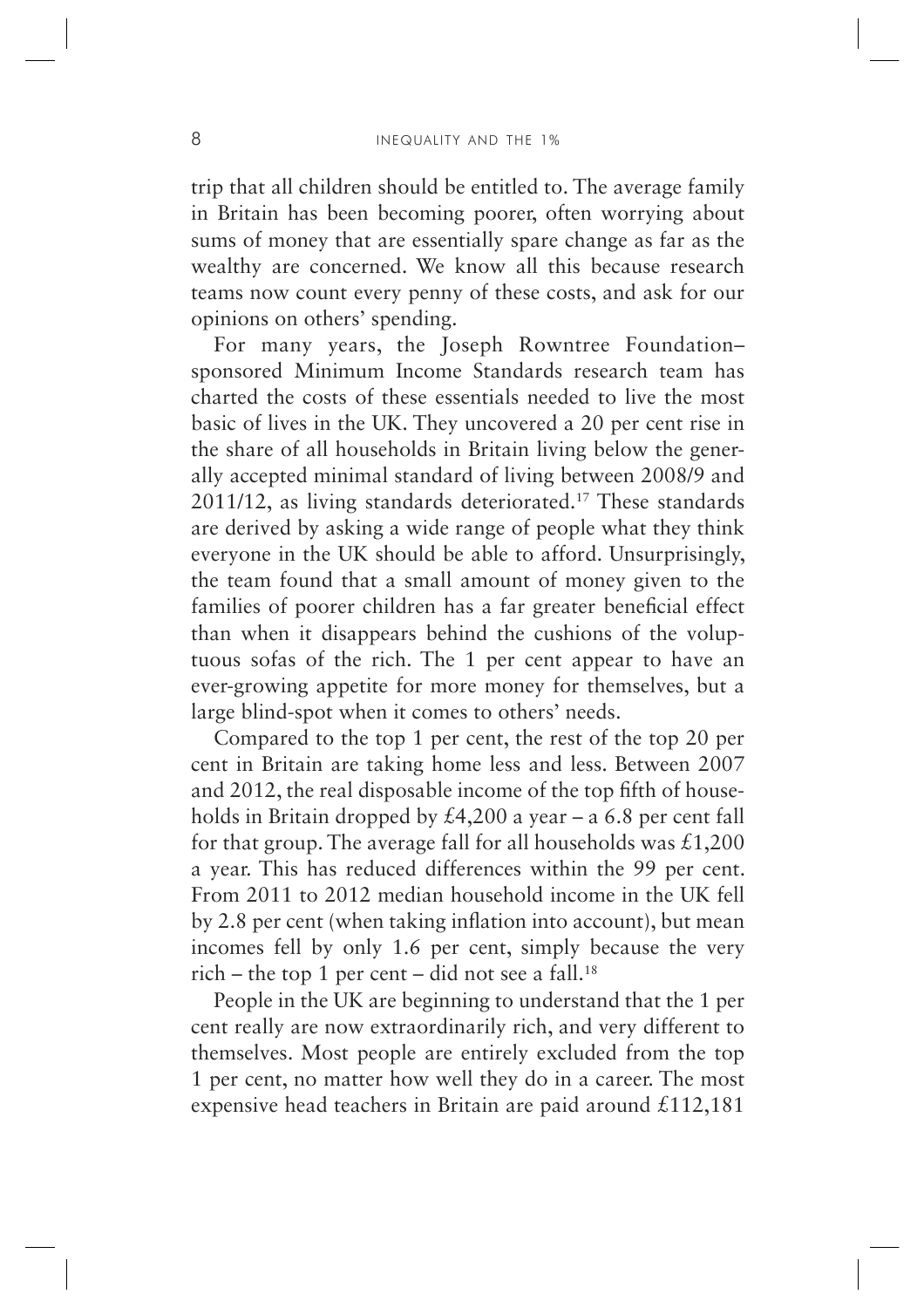per year – about 70 per cent of the annual income of the lowest-paid of the top 1 per cent.<sup>19</sup> The top pay of General Medical Practitioners (GPs) in the UK receives a great deal of attention. But in 2011/12 the average GP received  $£103,000$ a year; only 2 per cent of GPs earned over £200,000, and just 160 of those earned over  $£250,000.^{20}$  The remaining 520 members of this tiny group of top-earning GPs earned below a quarter of a million pounds a year. That might be far too much for someone who is essentially a public servant, but it is very low by the standards of the top 1 per cent whose ranks they have joined.

In short, almost all people who now have jobs that would traditionally place them within the best-off 1 per cent of society – head teachers of large schools, the local doctor – are now among the best-rewarded of the 99 per cent, rather than being members of a group apart. Although some mix enough with those above them to be aware of what they are missing out on, in recent years they have become increasingly more like the majority they serve than the minority who are now much richer than them. However, a tiny minority of former public servants have now joined the 1 per cent, and they often include people whose actions are not universally much admired – because they are on the take.

The fgures used above that show how few doctors are members of the 1 per cent are based on GPs' income tax returns, and include all their taxable earnings. An investigation by the general practice magazine *Pulse* found that one in fve of the GPs who sit on the boards of England's 211 Clinical Commissioning Groups (CCGs) – the boards that decide how NHS budgets are spent locally – also had a stake in a private healthcare frm that was providing services to their own CCG.21 It is extremely unlikely that the GP you get an appointment with is in the top 1 per cent, $^{22}$  but we need to be aware that a few people who are paid to be GPs are also profiting greatly from the privatisation of the NHS and becoming rich enough to join the 1 per cent.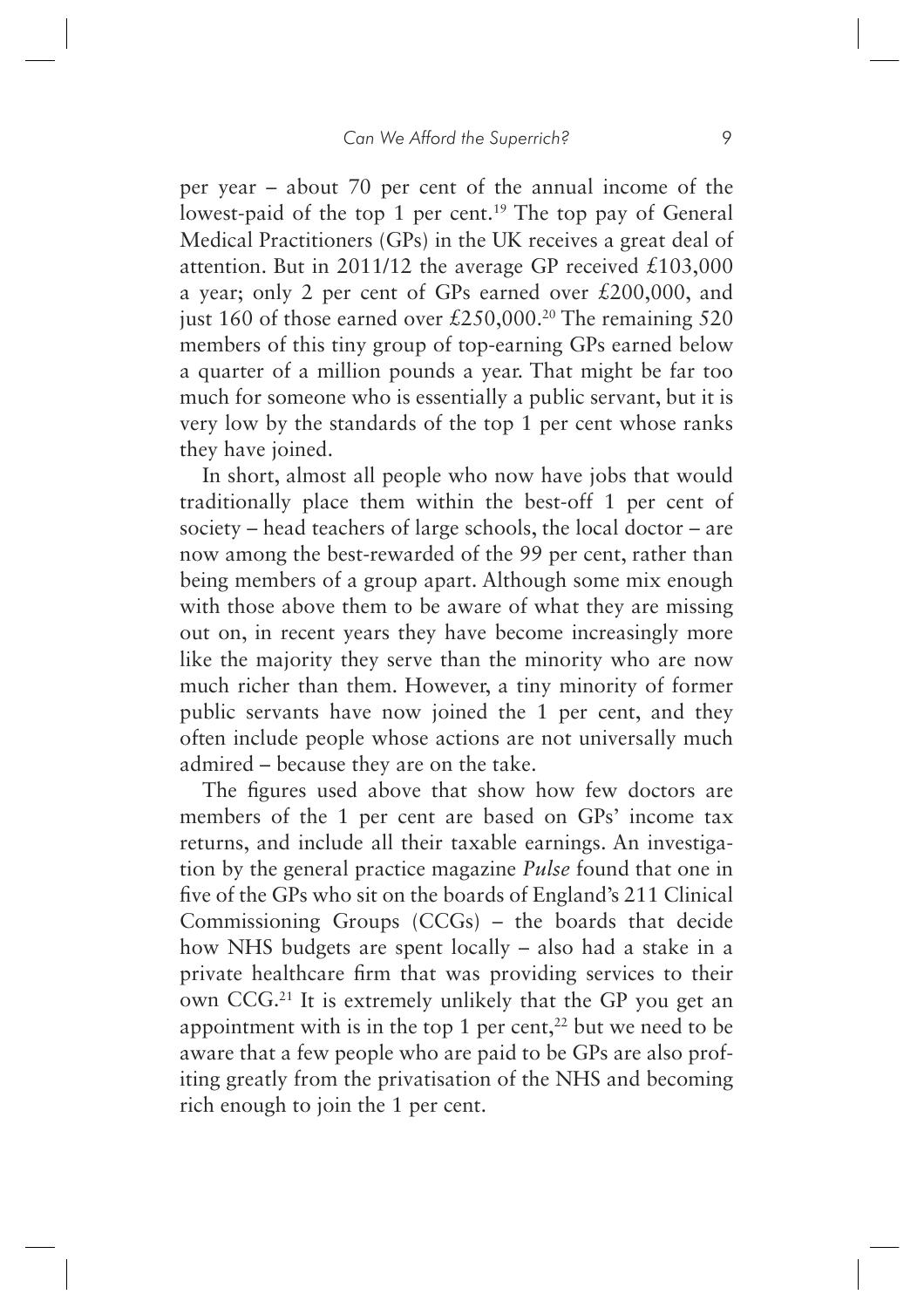The reason we need to be acutely aware of current trends is where they might take us. In the US the top 1 per cent now receives almost 20 per cent of all income – a fgure they last ascended to in 1928, the year before that most infamous stock market crash. Today, making it into the top 1 per cent in the US requires an annual income of at least \$394,000. This is higher than the £160,000 in the UK because inequality in the US is greater. Getting into the top 10 per cent in the US requires an annual salary of at least \$114,000 – more similar to that required to enter the UK top 10 per cent, but a little higher in real terms.<sup>23</sup>

The US is very unusual. In most affuent countries in the world, the best-off 1 per cent get by with far less, the top 10 per cent are much more like everyone else, and everyone else tends to be much better-off. In Japan, which is one of the most economically equitable countries in the world, the bestoff receive roughly half as much as in the US – just under 10 per cent of all national income, a share very similar to what the Japanese richest 1 per cent secured in 1944; in 1945 the income share of the richest 1 per cent in Japan dropped to 6.4 per cent, and has remained within those bounds ever since – less than half the equivalent fgure in the US. Losing a war, or having to pay for a war, is one of the fastest ways for a society to become more equal.<sup>24</sup>

Today the UK sits halfway between Japan and the US. The British top 1 per cent last secured a share of UK national income as large as they do today back in 1937. Between 1976 and 1979, less than forty years ago, their share had fallen to below 6 per cent, to what had been the Japanese post-war minimum; but these were the four years when Britain was most equal.25 In the late 1970s the very best-off people in Britain only received a mean average income of six times the national mean – only four times after they had paid tax.

The 1970s in the UK were not just a time when income equalities were greatest for the 99 per cent – within the top 1 per cent, there was greater equality than ever before. By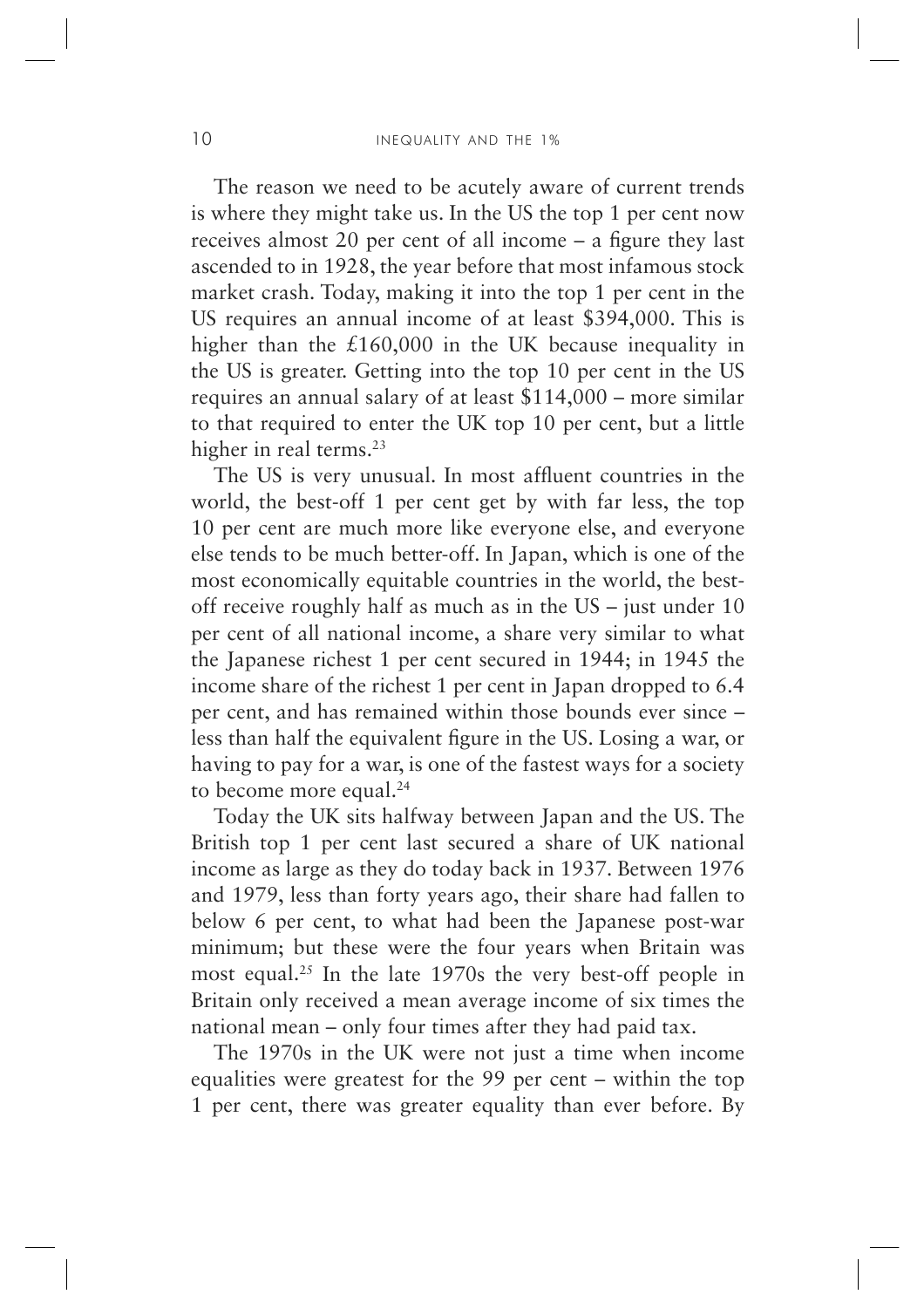1978 the very richest, the 0.01 per cent, were receiving four times what the average member of the top 1 per cent received. Today it is the richest 0.1 per cent who get four times more than the average member of the top 1 per cent, while the 0.01 per cent get even more again. As you go forward in time and up the monetary scale, the income gradient becomes steeper and steeper. As the 1 per cent have pulled away, inequalities within the 1 per cent have grown enormously.

To understand why so few of the 1 per cent feel they are taking too much, it is worth reiterating that those just tipping into the 1 per cent league today, with incomes of at least £160,000 for a couple with no children, are not likely to feel that they are particularly well-off given that they earn, between the two of them. Those who just qualify as being within the 1 per cent, at the bottom of the 1 per cent, receive only half of what the mean average household in the UK top 1 per cent earns. Those at the bottom of the top 1 per cent often feel relatively poor – but they need not, if only they were to look down a little more to the 99 per cent, to see how much they have compared to everyone else.

It is because of the growing divide between the 1 per cent and the 99 per cent that those at the bottom of the 1 per cent don't often look down. A fnancial chasm is opening up between them and the best-off of the rest – the best-off of the 99 per cent. It is because this chasm is now so large that those at the bottom of the 1 per cent more often look up to see how small they are in comparison to the giants above them. Above them they see what Thomas Piketty has termed 'meritocratic extremism', people who try to justify huge incomes in terms of what is required to match the wealth of those who inherit the most<sup>26</sup>. They are out of touch with the dwarfs of the 99 per cent. But they need to look down, because if they don't they too will soon be in trouble. And some are beginning to look to their feet and then down over the edge.

Even the worst-off couple in the top 1 per cent has eight times more than the amount a couple with two children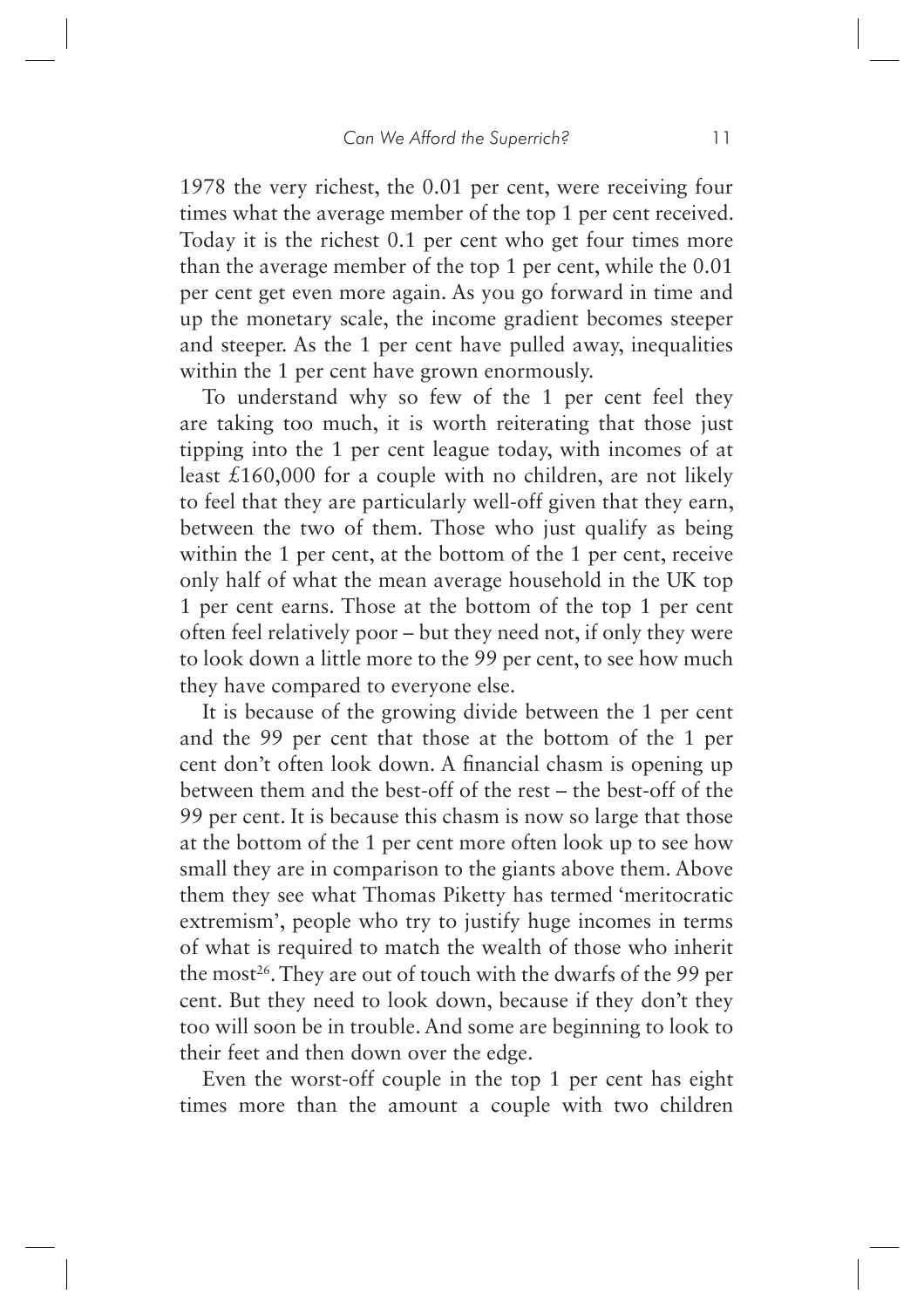requires if they are to live at the UK minimum living standard – the minimal amount of income that allows any decency. That minimum was estimated to be £19,400 a year in 2013.<sup>27</sup> At an even greater extreme, the mean average single member of the top 1 per cent has twenty-one times the minimum necessary subsistence income for a single person in Britain, according to the minimum income standards described above.

It is through their actions, the infuence of their corporations and the politicians they support that the top 1 per cent in the UK fuel growing income inequality between themselves and everyone else, leaving so many with so little because a few think they must have so much. We know that it is because of the huge cost of the top 1 per cent that there is more poverty in the UK than in any more equitable rich nation.<sup>28</sup> Reducing inequality will not necessarily be sufficient to reduce poverty greatly; but poverty cannot be reduced while high levels of inequality remain, because a large part of what it is to be poor is being valued as near worthless.<sup>29</sup>

The total annual cost of the top 1 per cent is  $£110$  billion; this is their average of earned plus unearned income of £368,840, shared between around 300,000 people – 1 per cent of the UK's workforce of 30 million. That fgure is much higher than the mean of what the top 1 per cent of employees earn a year in basic pay, which is  $£135,666$ , and it has more than doubled in real terms since 1986.30 This is because so many of the 1 per cent also secure annual bonuses on top of salary, or have other sources of income.31 And when their bonuses are threatened by European law they fnd ways of circumventing the legislation, even with the connivance of the UK government and tax authorities.<sup>32</sup>

Of those within the top 1 per cent who are receiving the bulk of their income from earnings, we know that more than 80 per cent are men, and that, as the income share of the 1 per cent has grown, so too has the share taken by those men within the 1 per cent. The 1 per cent are also getting older, now mostly being between ffty and sixty-four; and the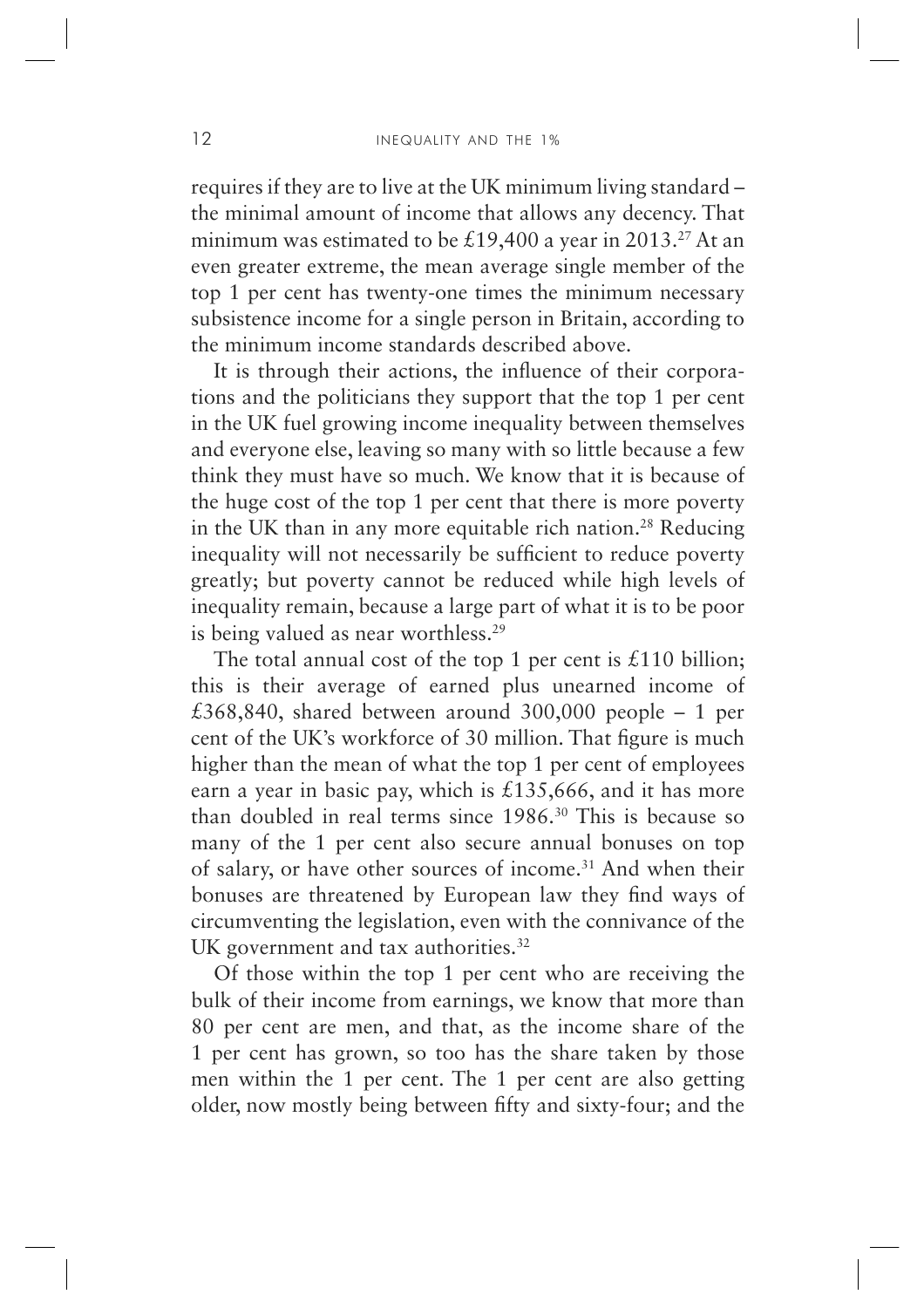largest, fastest-growing, and best-paid group within the 1 per cent work in fnance.33 The few that regularly appear on our TV screens are typical of the group as a whole: old, male, white and – very often – bankers.

To get a grasp of just how much money the top 1 per cent use up, a simple illustration may help. This might be how much better the money could be spent on immunising every child or ending world hunger – but the millions and billions of people who could beneft from a little sharing out of the wealth of the super-rich soon render such comparisons meaningless. In a world with a population of under 8 billion,  $\text{\pounds}110$ billion could go a long way. But instead of thinking of the possible uses for all these monies that would most relieve suffering, let us restrict ourselves to the UK, and to a fippant but I hope helpful example.

Try to guess how many royal families you could get for the same cost as the 1 per cent. The sovereign grant in the year to 2013 was  $\text{\pounds}33.3$  million.<sup>34</sup> This is the amount of money provided by the government to the royal household in support of the queen's duties, including the maintenance of the occupied royal palaces: Buckingham Palace, St James's Palace, Clarence House, Marlborough House Mews, the residential and office areas of Kensington Palace, Windsor Castle, the buildings in the Home and Great Parks at Windsor, and Hampton Court Mews and Paddocks.

Republicans put the real cost of having an extended royal family at  $£202.4$  million a year.<sup>35</sup> They include the security costs and the revenue of the Duchies of Lancaster and Cornwall. Suppose we roughly split the difference and suggest that the royals cost us less than half what the republicans claim, but three times what royalists like to report. The royal family then costs around  $£100$  million a year to run. For the price of the richest 1 per cent in Britain, we could instead support 1,100 royal families.<sup>36</sup>

Of course, 1,100 royal families is a ridiculous idea, but it gives you an idea of just how much money that tiny 1 per cent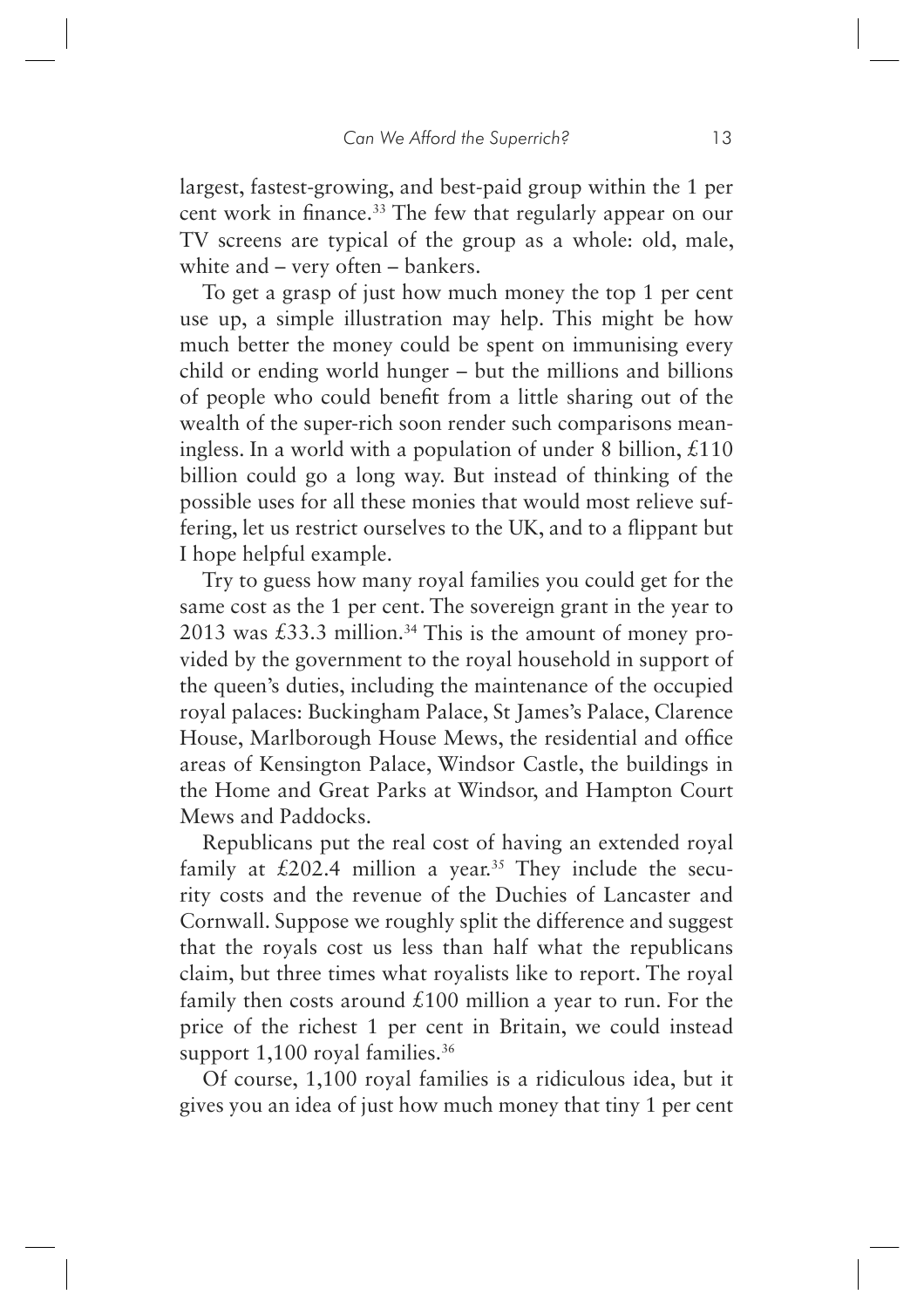of the population is receiving every year – and the super-rich don't even smile and wave, rarely open buildings, never permit the public to view their palaces, and don't invite commoners to garden parties. Many people are opposed to having a royal family, partly on cost grounds. However, on those grounds they should be looking at the 1 per cent, which is well over a thousand times more expensive in aggregate than all the royals combined.

To believe that it makes sense that just a tiny proportion of people deserve such a huge slice of the cake, you have to believe that there is something very special about the 1 per cent group that justifes their income and wealth. Unfortunately many people do, even though an increasing number see the extent of their riches as unjustifed. The effects of those beliefs in the worthiness of the rich are corroding the fabric of society. A majority has begun to believe that the poor have no right to live near the centres of our most expensive cities, and it becomes possible for prime ministers to claim that cutting benefts to the poorest in society is part of some moral mission.37

Inequality and the top 1 per cent are not the same phenomena; they are not even the same thing measured in different ways. There will always be a top 1 per cent, but there can be more or less inequality. When some of the 1 per cent use their resources to suggest that increasing inequality is good, a toxic feedback loop can result. They suggest that you only have to earn more to go up the ladder. That is not true. You can only go up the ladder if someone else comes down it (see Figure 1.2). The number in the top 1 per cent is fxed. Few people are prepared to accept a fall in income except on retirement, and in the UK and the US the top 1 per cent have recently shown themselves to be the most able group at ensuring their incomes continue to rise in defance of the economic crisis.

We have seen this before. There was rising poverty in an era of escalating inequality that preceded the First World War, and before the Wall Street Crash in 1929, which caused shock waves to reverberate across all the rich countries of the world.